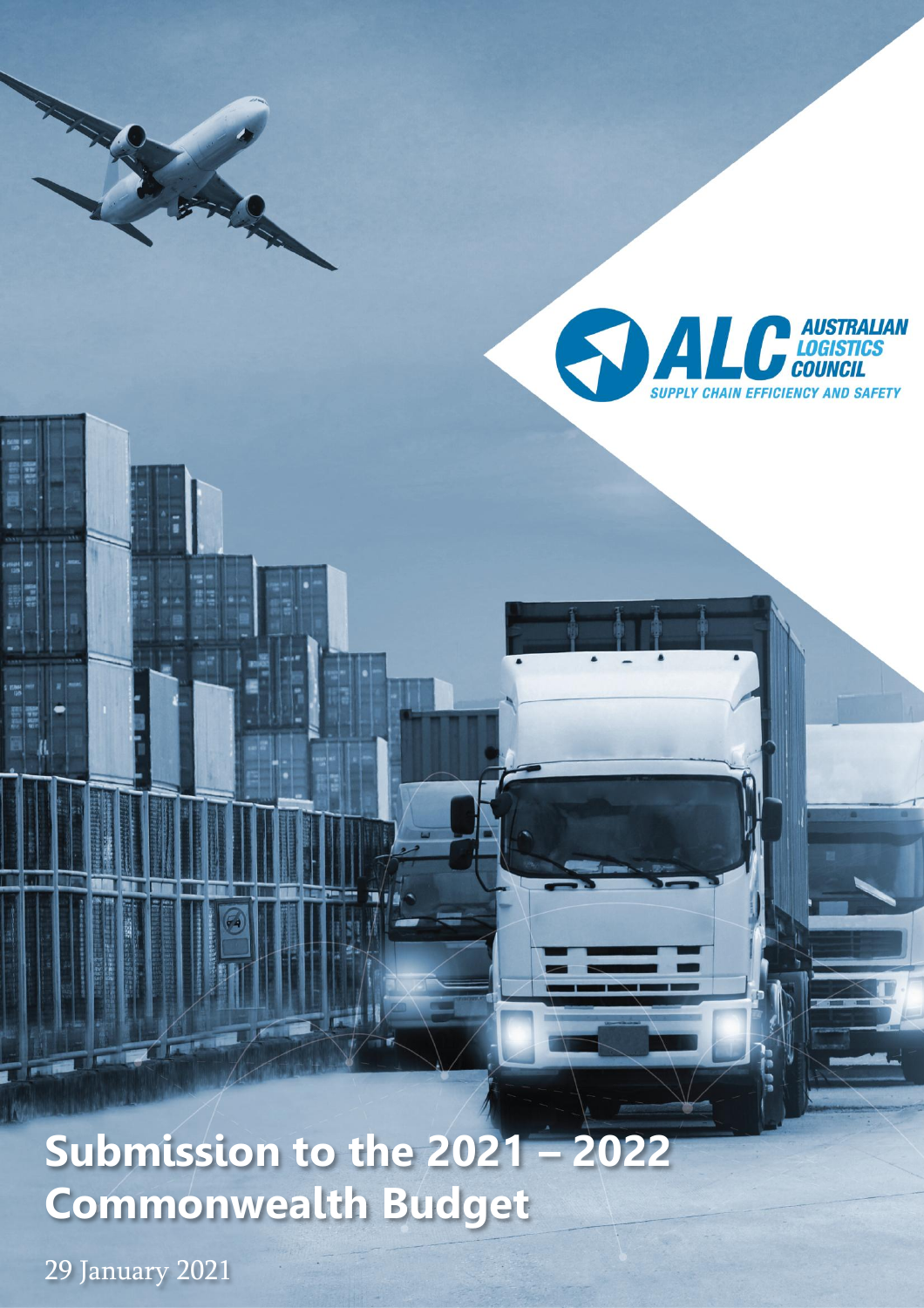# **Contents**

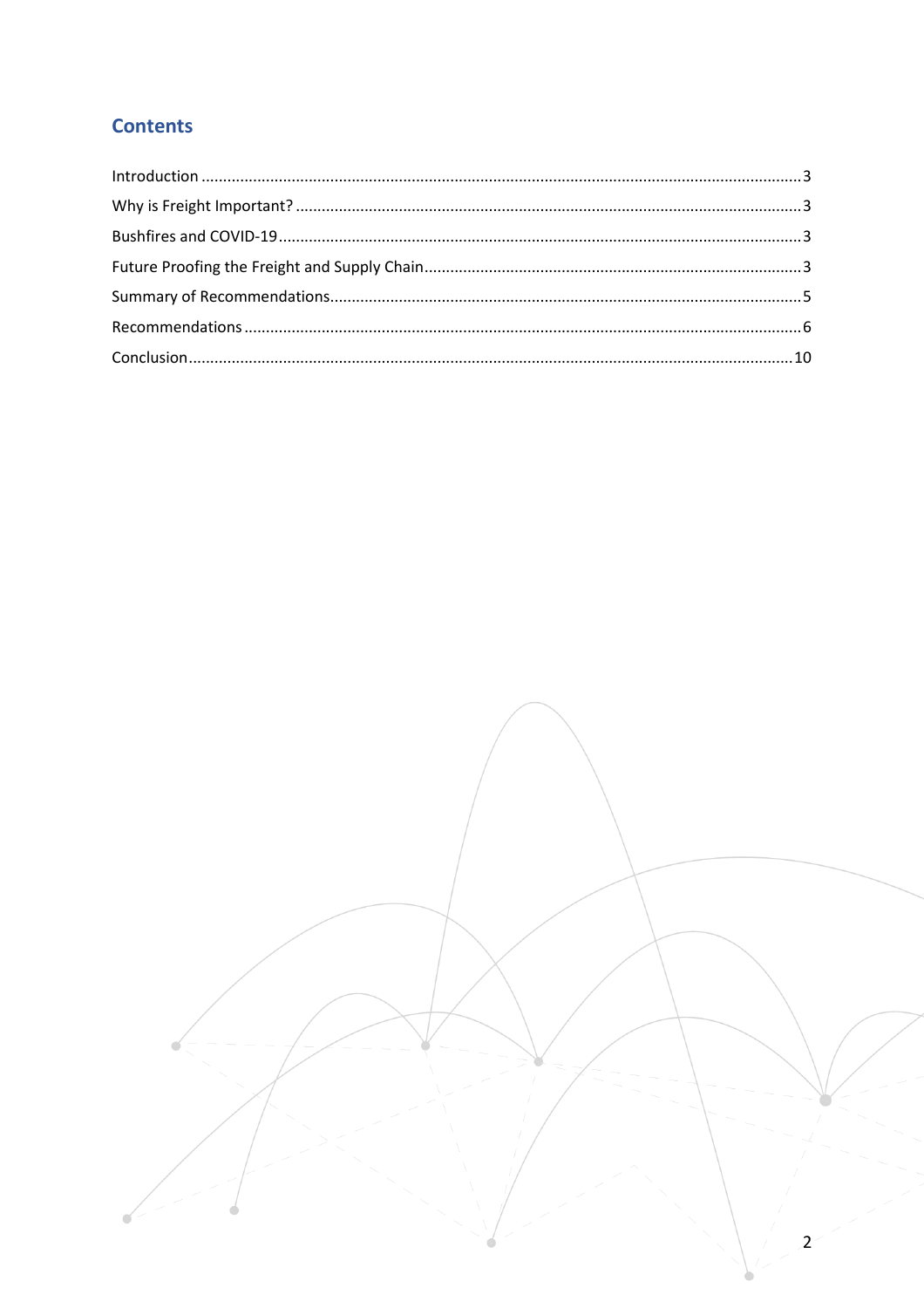#### <span id="page-2-0"></span>**Introduction**

The Australian Logistics Council (ALC) is the peak national body representing major companies participating in the freight logistics industry. ALC's policy focus is on delivering enhanced supply chain efficiency and safety.

It welcomes the opportunity to provide a supplementary submission on the 2021-2022 Commonwealth Budget.

#### <span id="page-2-1"></span>**Why is Freight Important?**

Freight affects every Australian, every day, everywhere. Common goods purchased by Australians such as food, clothing, household appliances and medicine all need to be transported by freight operators. Similarly, the freight supply chain provides the materials to build and operate critical community infrastructure – roads, hospitals and schools – which are fundamental to our society.

An inefficient and unproductive national supply chain can ultimately result in lost export income, reduced employment, higher consumer prices and Australia becoming less competitive in the global market.

The COVID-19 pandemic that has continued through 2020 to 2021 has given many Australians a deeper appreciation of the importance of efficient and resilient supply chains. For the first time in generations, Australians have had first-hand experience of everyday items being unavailable on shelves, as panic-buying and unprecedented levels of demand for certain products occurred, especially in the early days of the pandemic.

#### <span id="page-2-2"></span>**Bushfires and COVID-19**

This thesis was tested with the commencement of the COVID-19 crisis that is still being managed, as well as in the bushfire tragedies of January 2020.

Throughout the bushfire crisis and the COVID-19 pandemic, ALC's advice has been actively sought by ministers at the federal and state/territory level, and we have been at the table with other peak industry and advocacy bodies as policy makers sought to shape responses that addressed the needs of the community, whilst also being aligned to the overarching national objectives of minimising the impact and stimulating economic and employment growth.

# <span id="page-2-3"></span>**Future Proofing the Freight and Supply Chain**

ALC acknowledges and commends the Commonwealth on the actions undertaken during COVID-19 to support industry and individuals and ultimately ensure Australia's longer-term economic future.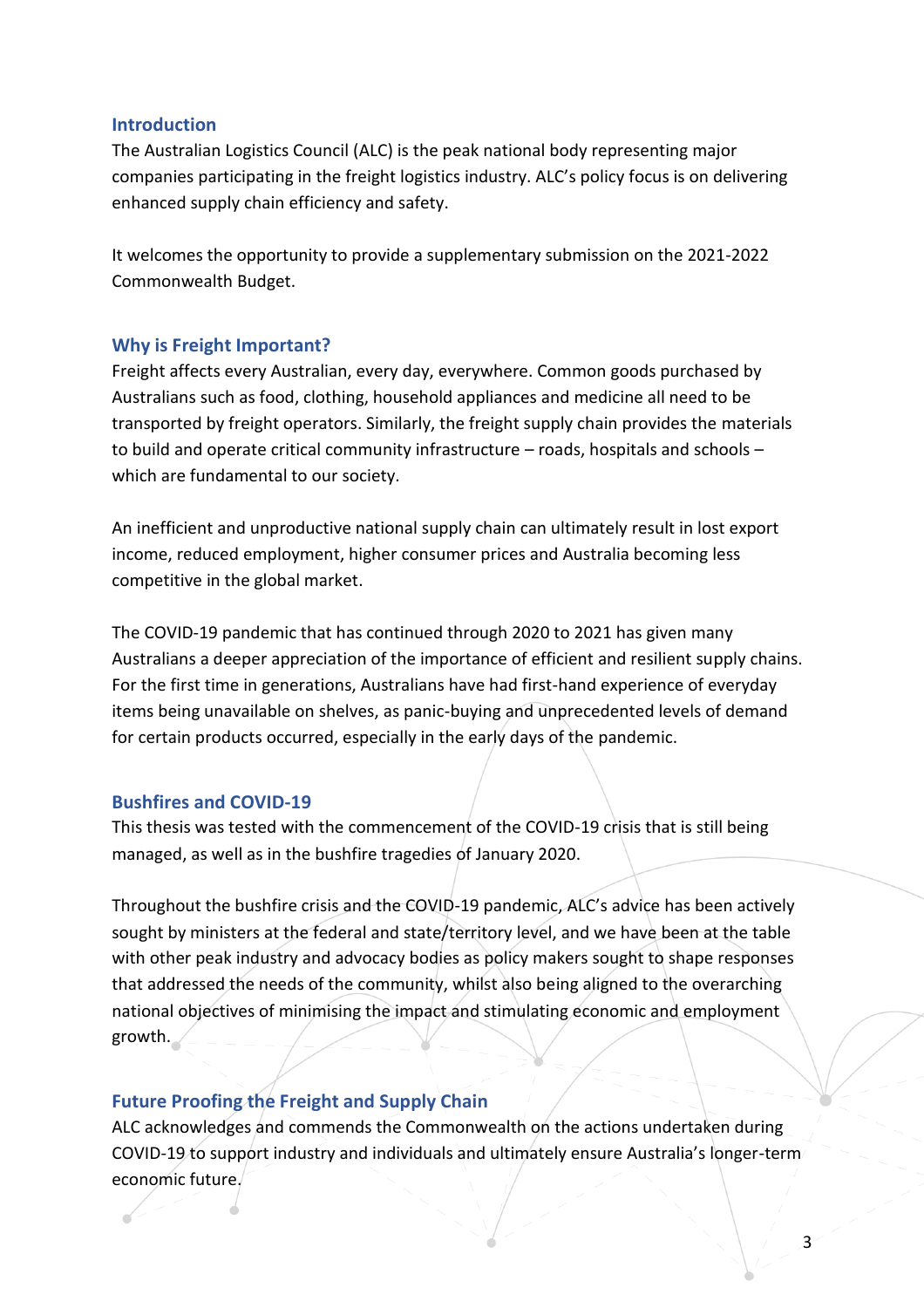Looking to the future, Commonwealth investment should be prioritised in technology, support for essential industries and workers, and the reignition of manufacturing and job creating industries in Australia. ALC's budget recommendations centre on future proofing the Freight and Supply Chain.

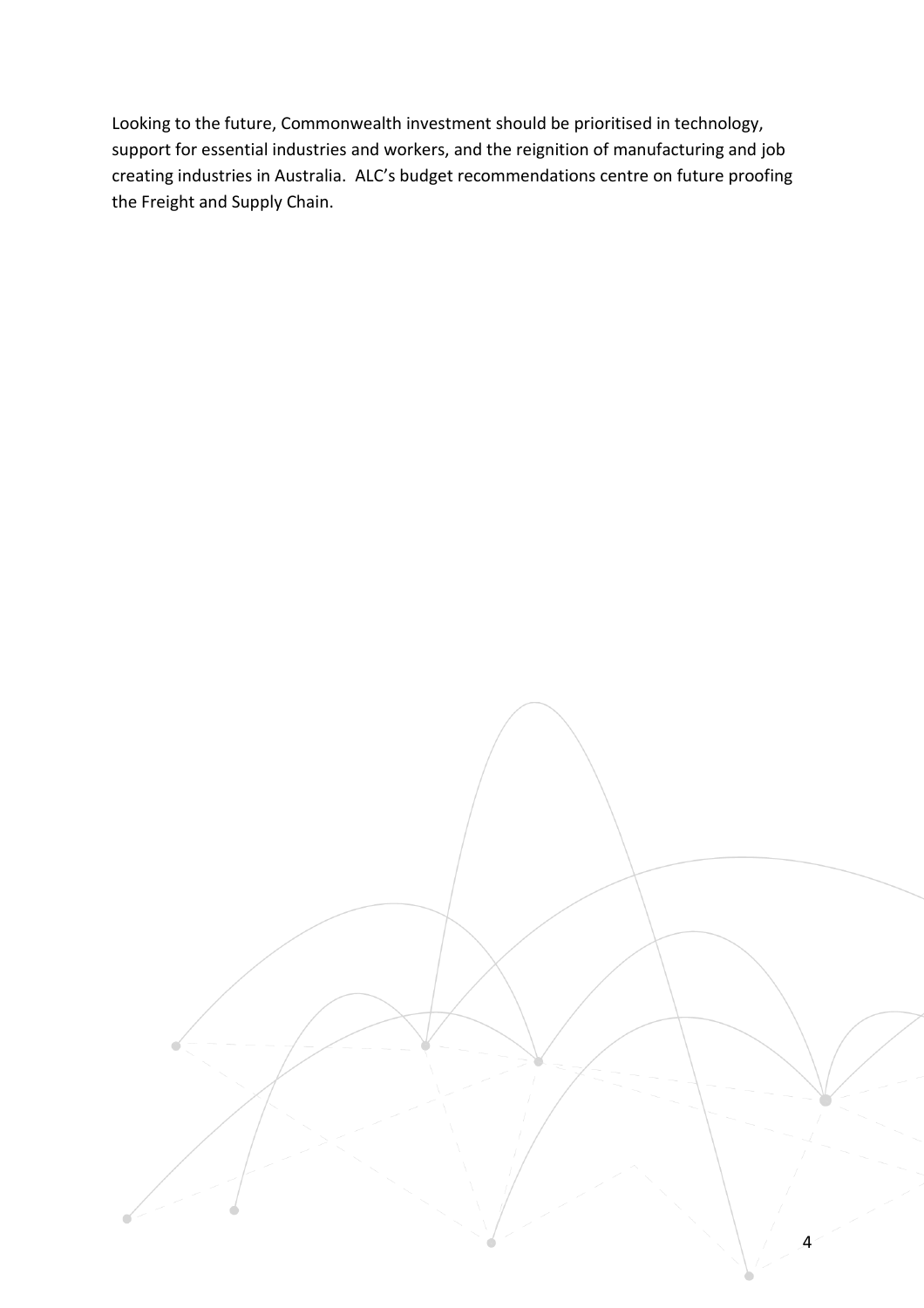# <span id="page-4-0"></span>**Summary of Recommendations**

#### **Recommendation 1:**

**ALC recommends the Commonwealth support the rigorous review of jurisdictional performance against the National Freight and Supply Chain Strategy to ensure the jurisdictions support the development and productivity of the national freight and supply.**

#### **Recommendation 2:**

**To encourage competition and productivity enhancing reforms to jurisdictional planning practices, funds should be allocated from the Budget to encourage states and territories to develop relevant legal instruments permitting the continuous movement of freight.**

#### **Recommendation 3:**

**The Commonwealth should prioritise uses of data with the greatest potential to improve productivity in the transport sector in ways that can inform the provision and management of infrastructure, inform decisions around planning and technology, and assist in the development of legislation. ALC encourages the Commonwealth to adopt and incentivise the adoption of the ALC developed Single Freight Standard for the National Digital Framework Standard to exchange freight and supply chain information.**

#### **Recommendation 4:**

**The Commonwealth expand and extend the funding of the National Freight Data Hub to incentivise industry participation and input and to ensure the needs of industry and government are effectively reflected in the end product developed.** 

#### **Recommendation 5:**

**Australian supply chain workers have been so far largely successful in not contributing to transmitting the disease, however due to the nature of their work the risk remains unduly high for this sector. ALC recommend freight and logistics workers be deemed essential workers and thus funded in the first rounds of COVID-19 vaccine roll-out.** 

#### **Recommendation 6:**

**ALC would like to see renewed leadership from the Commonwealth to establish a Single Trade Window.**

#### **Recommendation 7:**

**ALC recommends the Commonwealth provide leadership in any road user charge reforms being contemplated by governments**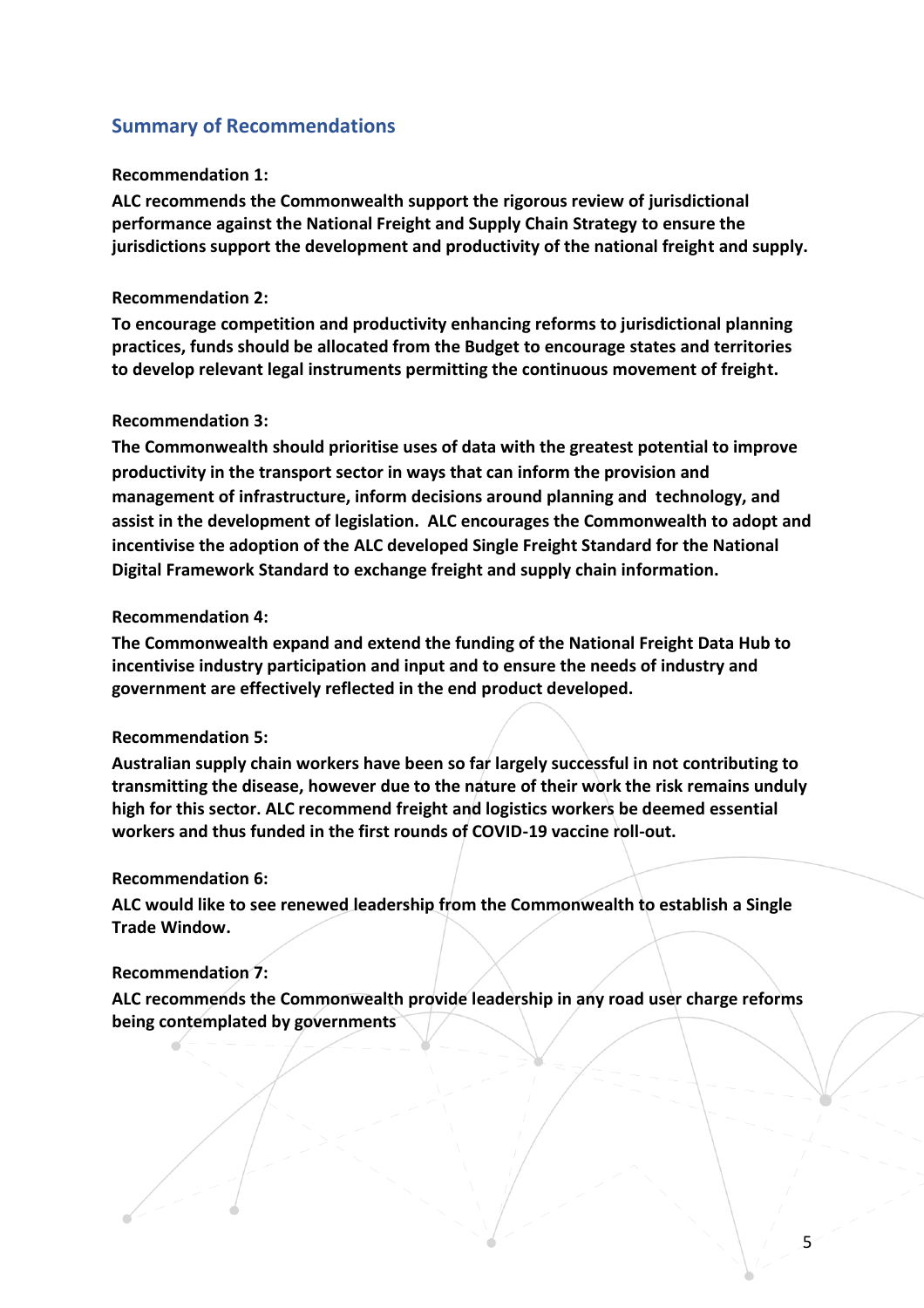# <span id="page-5-0"></span>**Recommendations**

# **National Freight and Supply Chain Strategy**

ALC is of the strong view that each jurisdiction's response to the National Freight and Supply Chain Strategy **(NFSCS)** should be regularly monitored against an agreed scorecard. The ALC has developed a scorecard model to achieve this end that was launched in December 2021<sup>1</sup> with the support of the Deputy Prime Minister, the Hon. Michael McCormack.

#### **Recommendation**

**ALC recommends the Commonwealth support the rigorous review of jurisdiction performance against the NFSCS to ensure the development and productivity of the national freight and supply chain.**

# **Urban Freight Planning Principles**

In its April 2019 election document *Freight: Delivering Opportunity for Australia<sup>2</sup>* ALC said:

*Australia's global competitiveness demands planning systems which recognise that freight does not stop at state borders – especially in a globalised trading environment. More than ever, Australians have a right to expect that their national government will take a lead in encouraging planning reforms that promote greater supply chain efficiency.*

*ALC believes the best way to implement the planning practices identified in the Inquiry Report is for the Australian Government to use its constitutional powers when providing grants and other financial assistance to attach conditions that require state and territory governments to enact planning reforms.* 

*The next Australian Government should encourage state, territory and local governments:* 

- *To not impose curfews or other operational restrictions on key freight infrastructure and facilities*
- *To create a distinct category – 'freight and logistics lands' – in their planning documents and develop appropriate land use instruments that permit freight infrastructure to operate on a 24/7 basis; and*
- *To adopt the ALC National Planning Principles*

Since then, Draft National Urban Freight Planning Principles have been published under the National Freight and Supply Strategy.<sup>3</sup>

<sup>1</sup>

[https://www.vision6.com.au/v/79646/2113203/email.html?k=lA77h\\_CBVmXWO7YMaDqFXpN8IvI1eLpKNVLx](https://www.vision6.com.au/v/79646/2113203/email.html?k=lA77h_CBVmXWO7YMaDqFXpN8IvI1eLpKNVLxm557vSM) [m557vSM](https://www.vision6.com.au/v/79646/2113203/email.html?k=lA77h_CBVmXWO7YMaDqFXpN8IvI1eLpKNVLxm557vSM)

<sup>&</sup>lt;sup>2</sup> [https://www.austlogistics.com.au/wp-content/uploads/2019/04/Election-Priorities-Document-Final](https://www.austlogistics.com.au/wp-content/uploads/2019/04/Election-Priorities-Document-Final-compressed.pdf)[compressed.pdf:](https://www.austlogistics.com.au/wp-content/uploads/2019/04/Election-Priorities-Document-Final-compressed.pdf) 7

<sup>3</sup> [https://www.freightaustralia.gov.au/sites/default/files/documents/draft-national-urban-freight-planning](https://www.freightaustralia.gov.au/sites/default/files/documents/draft-national-urban-freight-planning-principles.pdf)[principles.pdf](https://www.freightaustralia.gov.au/sites/default/files/documents/draft-national-urban-freight-planning-principles.pdf)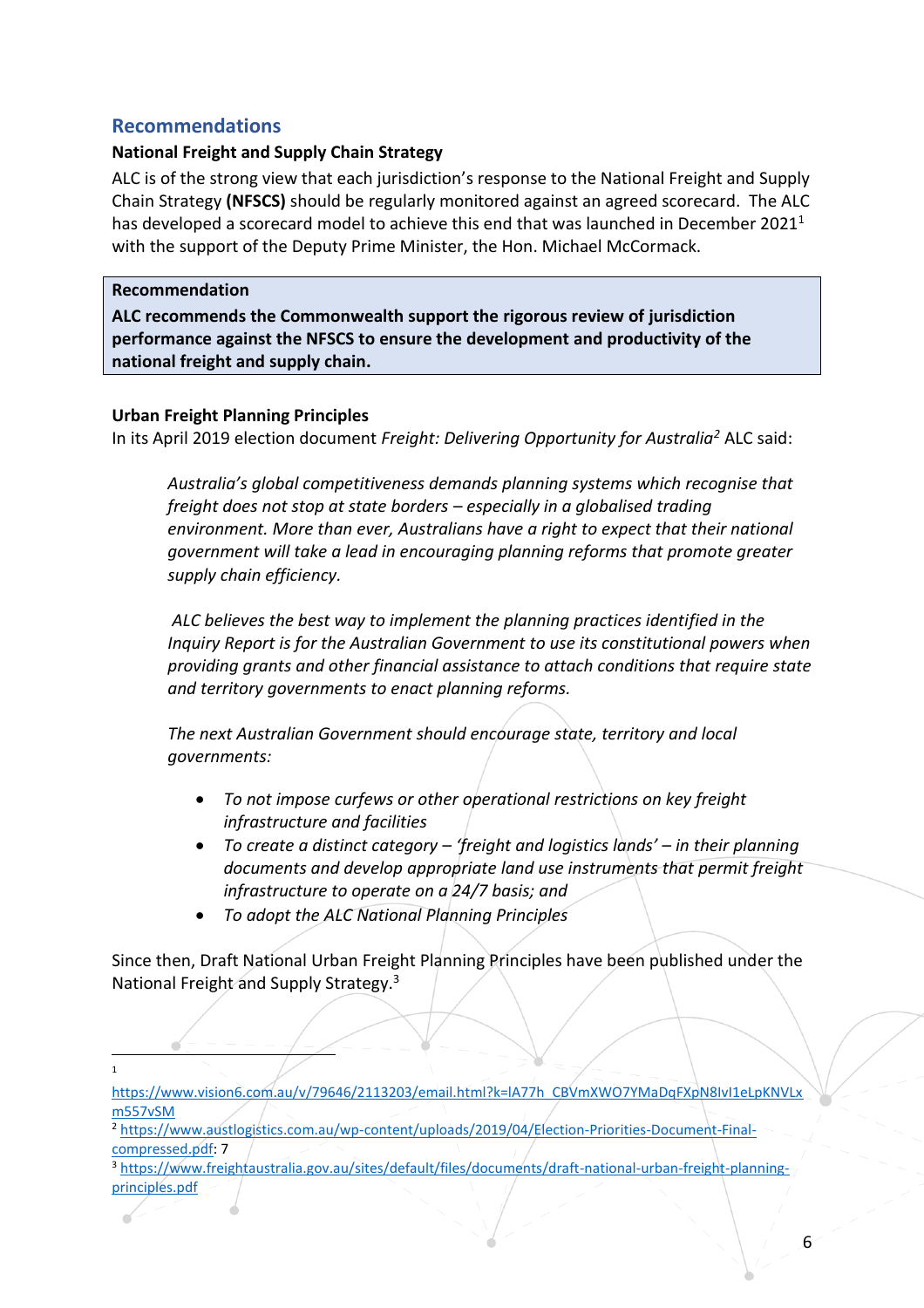The Draft Planning Principles are designed to be incorporated in State and Territory planning instruments and mirrored in local planning schemes as appropriate.<sup>4</sup>

ALC believes the Principles are a step in the right direction. However, they can be improved through:

- 1. encouraging the development of precinct plans to permit continuous movement of freight to and from freight infrastructure. This is the only way that productivity outcomes can be maximised; and
- 2. identifying a mechanism to incentivise jurisdictions to implement the Principles in planning instruments.

The 2020-21 Budget Papers identified \$261m in National Partnership Payments for implementing Competition and Productivity Enhancing Reform.<sup>5</sup>

In a similar vein, ALC believes that jurisdictions should be provided with the funds necessary to facilitate the adoption of planning practices maximising freight chain productivity.

#### **Recommendation**

**To encourage competition and productivity enhancing reforms to jurisdictional planning practices, funds should be allocated from the Budget to encourage states and territories to develop relevant legal instruments permitting the continuous movement of freight.**

#### **COVID-19 Vaccination**

Maintaining the viability of businesses operating within the freight and logistics sector is critical to ensuring the success Australia has enjoyed in the battle against COVID-19 continues.

Given the essential nature of freight transport to Australia's pandemic response, ALC encourages the Commonwealth to ensure that COVID-19 vaccination schedule and criteria ensure freight and logistics workers are vaccinated in the first stages of the vaccine roll out. This will assist in maintaining the safety of these essential workers and lower the risk of transmission to the Australian community through our international ports and gateways.

#### **Recommendation**

**Australian supply chain workers have been so far largely successful in not contributing to transmitting the disease, however due to the nature of their work the risk remains unduly high for this sector. ALC recommend freight and logistics workers be deemed essential workers and thus funded in the first rounds of COVID-19 vaccine roll-out.** 

<sup>4</sup> Page 5

<sup>5</sup> Budget Paper 1 page 6-41 - [https://budget.gov.au/2020-21/content/bp1/download/bp1\\_w.pdf](https://budget.gov.au/2020-21/content/bp1/download/bp1_w.pdf)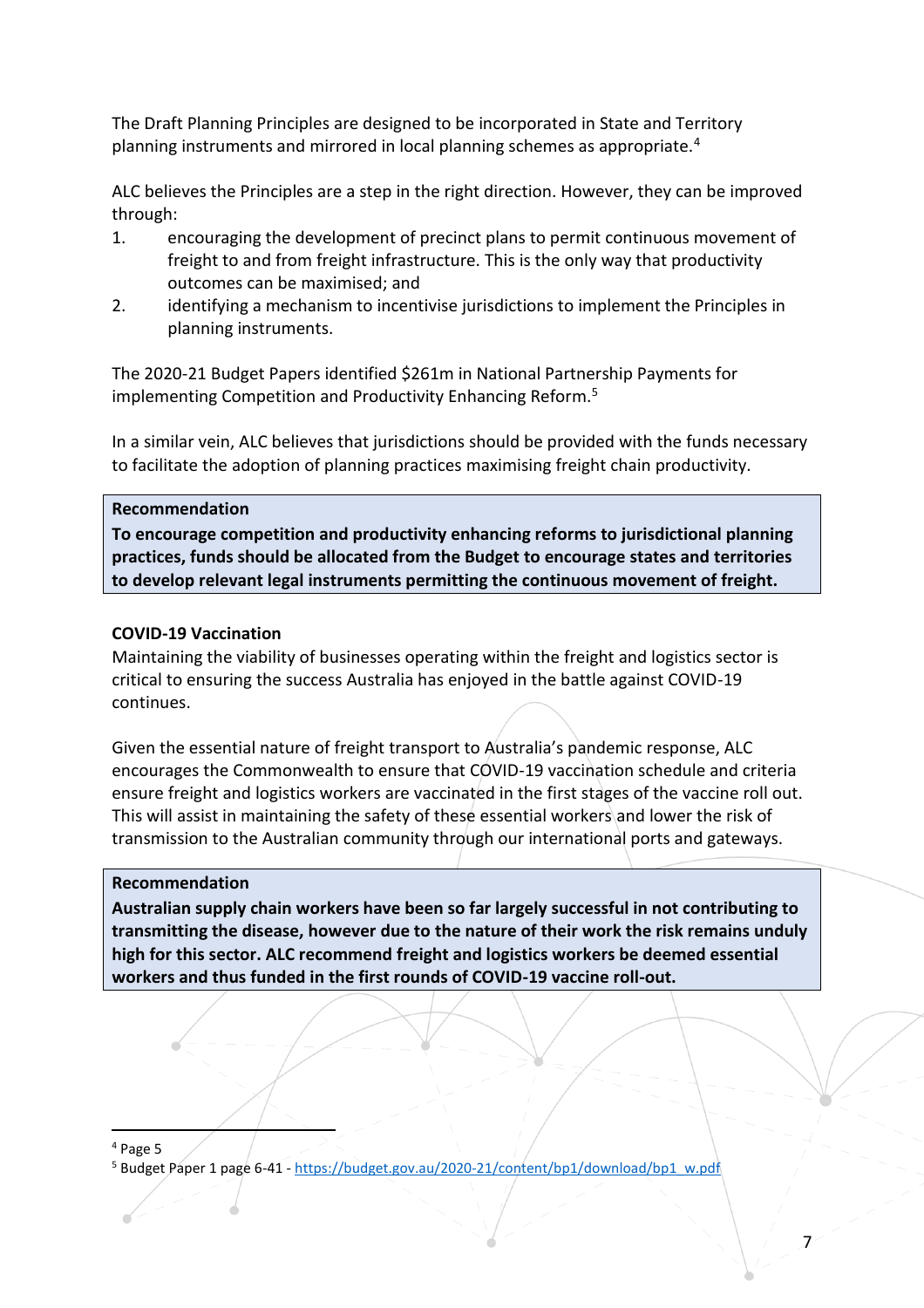## **A Single Freight Data Standard for Australia**

Australian Governments have published their first annual report for the National Freight and Supply Chain Strategy. The report highlighted the need for sharing data in a consistent manner to improve industry efficiency and productivity.

A survey conducted for the Strategy's Industry Reference Panel found that one of the issues constantly raised is the need to share data in a consistent manner and is a cry that has echoed across the industry at ALC events including annual ALC Forums, Technology Summits and Inland Rail conferences.

This led ALC to develop a policy to encourage the development of a common set of open data standards, and in December 2020 released the *Single Freight Data Standard for the National Digital Framework*<sup>6</sup> .

The Standard is designed to provide the framework for the interoperable sharing of information about the movement of freight and vehicles as they travel the supply chain.

The Standard was developed in liaison with industry and Government partners including GS1 and Transport Certification Australia (TCA) to develop a Data Standard capturing information in a uniform way that is also fit for purpose for the industry. The Standards can be used to collect information in a standardised fashion so the information can be used throughout the supply chain for a variety of purposes including:

- 1. Assisting in the collection of statistics for government purposes;
- 2. Providing a uniform data format that can be used for those wishing to enhance the visibility of freight in which they have an interest;
- 3. Presenting information to road managers in a way that would facilitate decisions relating to access to routes by heavy vehicles;
- 4. Assisting compliance with legislation; and
- 5. Facilitating planning by both industry and governments

#### **Recommendation**

**The Commonwealth should prioritise uses of data with the greatest potential to improve productivity in the transport sector in ways that can inform the provision and management of infrastructure, inform decisions around planning and technology, and assist in the development and implementation of other future legislation. ALC encourages the Commonwealth to adopt and incentivise the adoption of the Standard to exchange freight and supply chain information.**

# **National Freight Data Hub**

ALC continues to support and encourage the development and delivery of a National Freight Data Hub. A prototype is on the verge of being published.<sup>7</sup>

<sup>6</sup> [https://www.austlogistics.com.au/wp-content/uploads/2020/12/ALC-A\\_Single-Freight-Data-Standard-for](https://www.austlogistics.com.au/wp-content/uploads/2020/12/ALC-A_Single-Freight-Data-Standard-for-the-National-Digital-Framework-FINAL_v2.pdf)[the-National-Digital-Framework-FINAL\\_v2.pdf](https://www.austlogistics.com.au/wp-content/uploads/2020/12/ALC-A_Single-Freight-Data-Standard-for-the-National-Digital-Framework-FINAL_v2.pdf)

<sup>7</sup> https://www.infrastructure.gov.au/transport/freight/national-freight-data-hub/index.aspx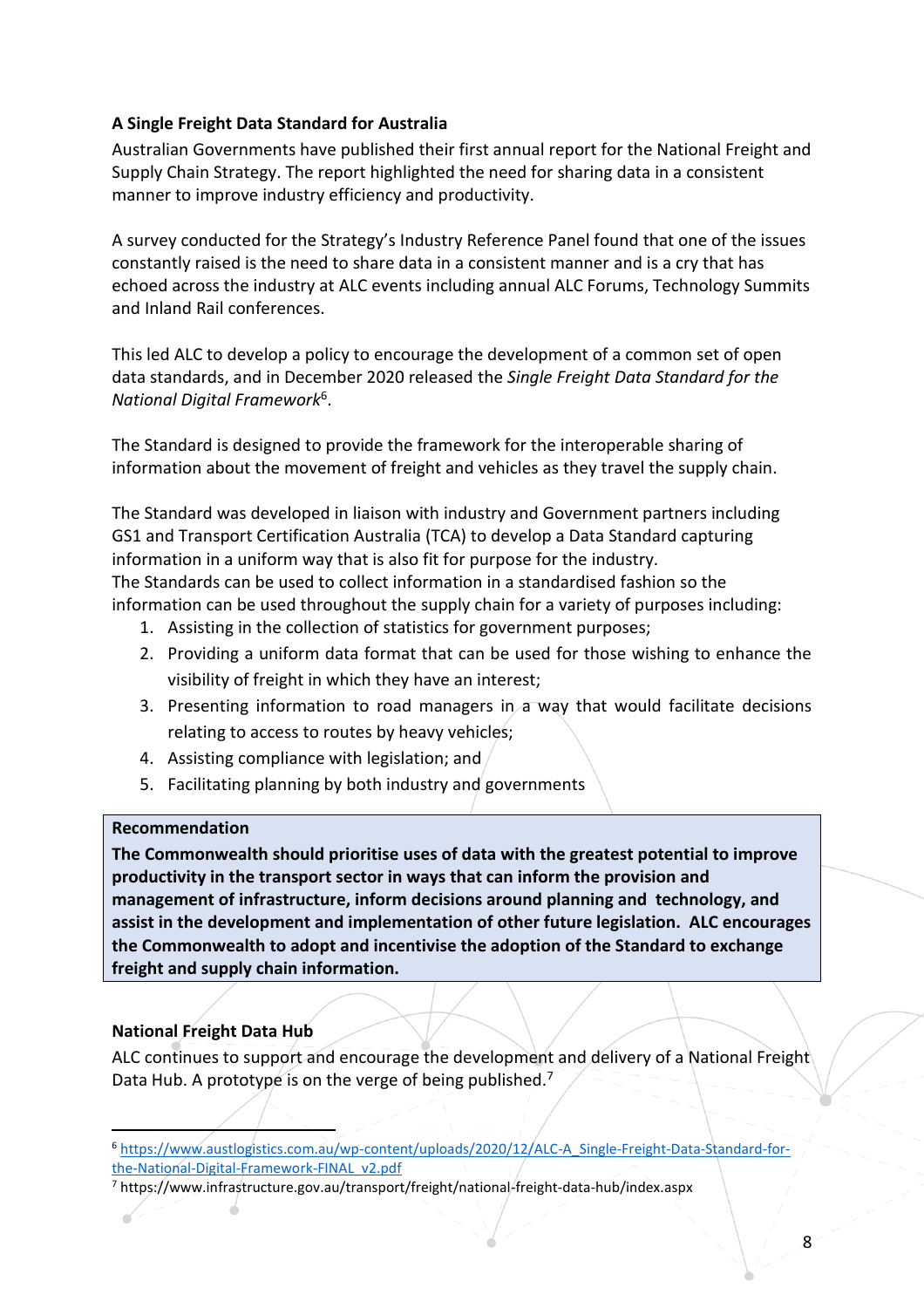This important development cannot be inhibited by a loss of funding at this vital stage. It is therefore imperative the Commonwealth ensure funding for the development of the Hub is expanded beyond 30 June 2021.

#### **Recommendation**

**The Commonwealth expand and extend the funding of the National Freight Data Hub to incentivise industry participation and input and to ensure the needs of industry and government are effectively reflected in the end product developed.** 

#### **Single Trade Window**

The current "improve efficiency and deregulation agenda" should enable a push to modernise trade regulation and "finally" create a **single trade window**.

A single trade window is a digital framework that enables and promotes the digitisation of international trade through the submission and processing of government documentation accompanying exports and imports and therefore reducing regulatory burden for both industry and the government. This secure window would underpin a modernised international trade system for the country that is digital, automated and user-friendly. The establishment of such a window would be a significant benefit for Australia's regional competitiveness.

#### **Recommendation**

**ALC would like to see renewed leadership from the Commonwealth to establish a Single Trade Window.**

#### **Electric Vehicle (EV) Road User Charging**

ALC is supportive of the establishment of a road pricing model that does not distort customer choice as to the mode of transport they use.

ALC is therefore disappointed that South Australia and Victoria has chosen to impose some form of distance pricing on electric vehicles and that New South Wales is open to such a tax.

It is also disappointed that there is no public information as to how the proposed tax will be imposed, measured and collected for a tax that (in SA and Victoria) is proposed to commence on 1 July 2021.

Australia is a single market that allows the free movement between states and territories. Any tax of this nature should be uniform throughout the Commonwealth.

ALC believes that the Commonwealth should show leadership and ensure that if such a tax is to be imposed (as to which ALC is agnostic), it should be developed through the new National Cabinet process, with industry fully involved in the development of any taxing mechanism so as to avoid any unintended consequences.

If such an approach is adopted, ALC hopes that anything learned from the EV user charge design process be employed in the long delayed Heavy Vehicle Road Reform (**HVRR**) process to facilitate a genuine road user charge regime for heavy vehicles in a manner that